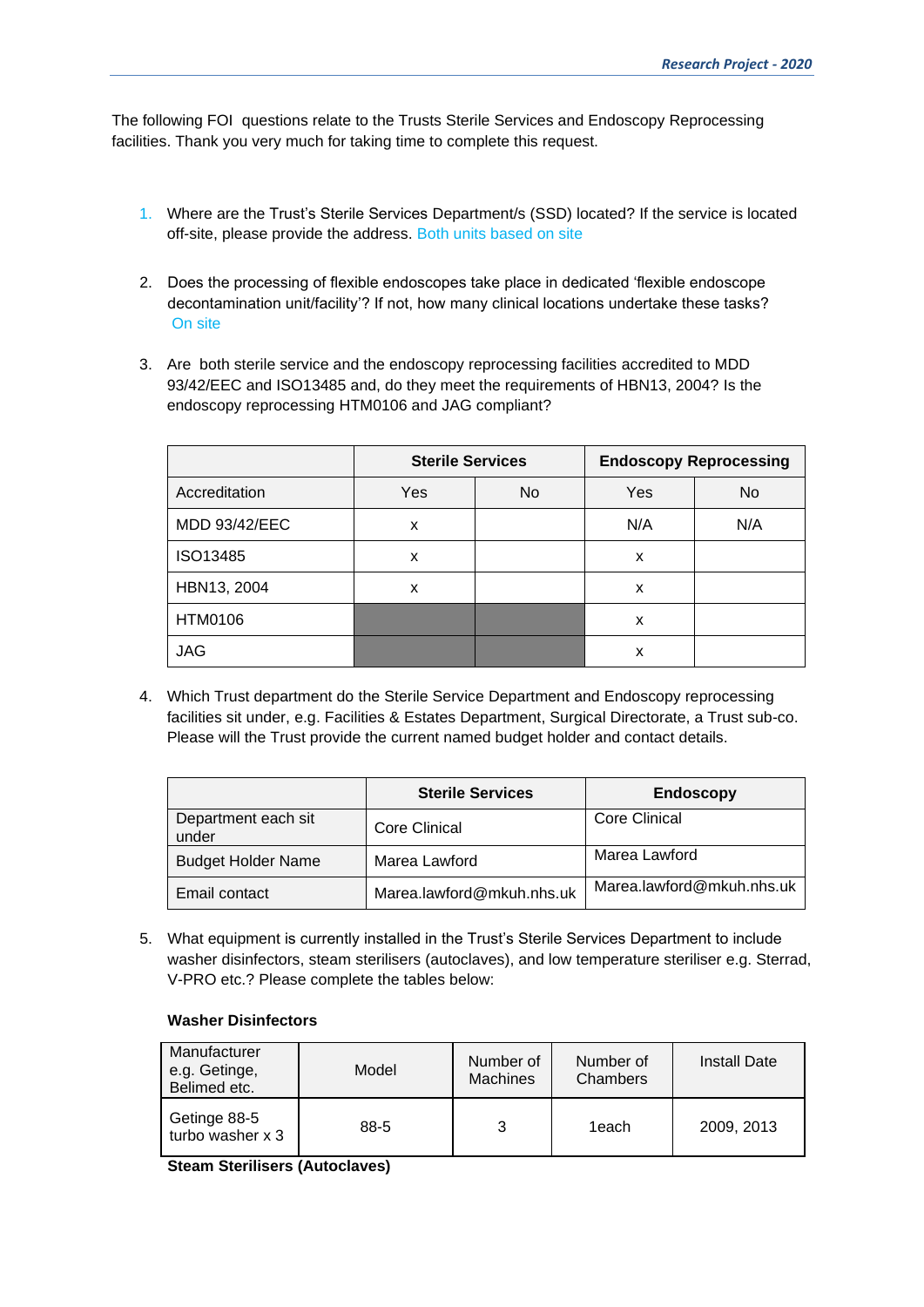| Manufacturer e.g.<br>Getinge, Belimed<br>etc. | Model         | Number of<br>machines    | <b>Install Date</b> |
|-----------------------------------------------|---------------|--------------------------|---------------------|
| Getinge                                       | GE 6910- AR-1 |                          | 2004                |
| Getinge                                       | HS 6913-AR-1  | $2 = 2009$<br>$1 = 2014$ | 2009<br>2014        |

#### **Low Temperature Sterilisers**

| Manufacturer e.g.<br>Sterrad | Model | Number of<br>machines | <b>Install Date</b> |
|------------------------------|-------|-----------------------|---------------------|
| N/A                          |       |                       |                     |
| N/A                          |       |                       |                     |

- 6. For the equipment stated in Q5 above, please state the number of cycles completed over the last 12 months for all:
	- a. Washer Disinfectors Annual Cycle Count =4631
	- b. Steam Sterilisers Annual Cycle Count =7005
	- c. Low-Temperature Sterilisers Annual Cycle Count = N/A
- 7. In the table below, please provide details (manufacturer, product name, and price) on the consumables e.g. washer disinfectant detergent, utilised in the equipment listed in Q8.

| Equipment<br>Type             | Consumable             | Manufacturer  | Product Name & Code     |
|-------------------------------|------------------------|---------------|-------------------------|
| Washer<br><b>Disinfector</b>  | Detergent #1           | Schulke       | Thermosept endo cleaner |
| Washer<br><b>Disinfector</b>  | Detergent #2           | N/A           | N/A                     |
| Autoclave                     | <b>Bowie Dick Test</b> | <b>Steris</b> | Browne's test pack      |
| Low-Temp<br><b>Steriliser</b> | Hydrogen<br>Peroxide   | N/A           | N/A                     |

- 8. In the tables below, please provide information detailing the location, manufacturer, model, quantity, and age, relating to the following equipment used in the decontamination of flexible endoscopes:
	- a. Automatic Endoscope Reprocessors;
	- b. Low-Temp Sterilisers e.g. Sterrad;
	- c. Flexible Endoscope Drying Cabinets; and,
	- d. Reverse Osmosis Water System.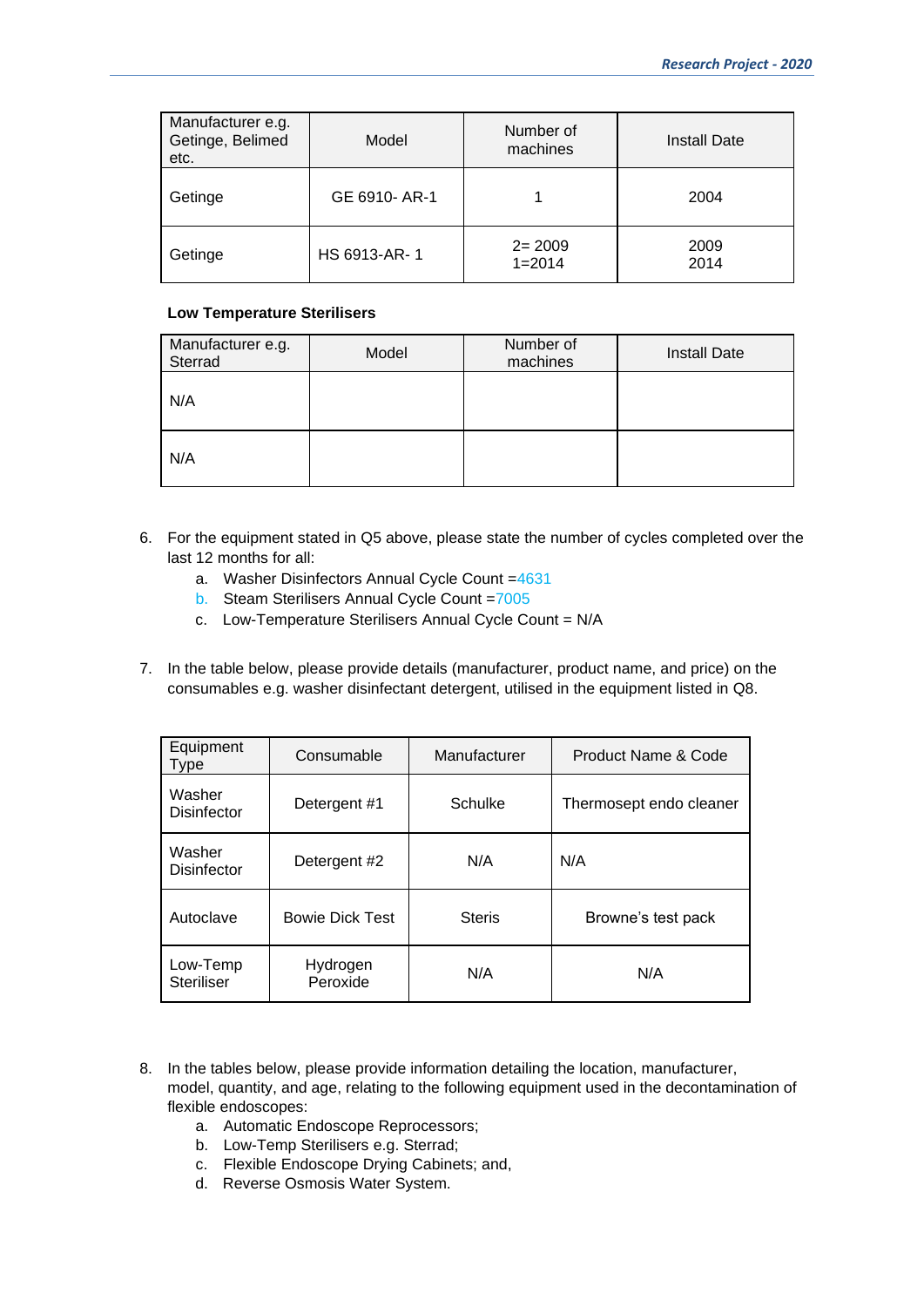## **a) Automatic Endoscope Reprocessors**

| Location e.g. Endoscopy<br>Department, Theatres,<br><b>CSSD</b> | Manufacturer | Model | Quantity | Age(s)                  |
|-----------------------------------------------------------------|--------------|-------|----------|-------------------------|
| Endo Decon unit                                                 | <b>BHT</b>   | E5    | 3        | Less than 12<br>months. |
|                                                                 |              |       |          |                         |
|                                                                 |              |       |          |                         |
|                                                                 |              |       |          |                         |

# **b) Low-Temp Sterilisers**

| Location e.g. Endoscopy<br>Department, Theatres,<br><b>CSSD</b> | Manufacturer | Model | Quantity | Age(s) |
|-----------------------------------------------------------------|--------------|-------|----------|--------|
| N/A                                                             |              |       |          |        |
|                                                                 |              |       |          |        |
|                                                                 |              |       |          |        |
|                                                                 |              |       |          |        |

### **c) Drying Cabinets**

| Location e.g. Endoscopy<br>Department, Theatres,<br><b>CSSD</b> | Manufacturer | Model         | Quantity | Age(s)          |
|-----------------------------------------------------------------|--------------|---------------|----------|-----------------|
| Endoscopy<br><b>Decontamination Unit</b>                        | Cantel       | <b>ESC 10</b> | 5        | $4=2009$ 1=2012 |
|                                                                 |              |               |          |                 |
|                                                                 |              |               |          |                 |
|                                                                 |              |               |          |                 |

# **d) RO Water System**

| Manufacturer | Model         | Age       |
|--------------|---------------|-----------|
| Envirogen    | Endopure mini | 12 months |

- 9. For the equipment stated in Q8 above, please state the number of cycles completed over the last 12 months: N/A cycle numbers not logged- it's plant it's an RO.
	- a. Automatic Endoscope Reprocessors Annual Cycle Count =5,461
	- b. Low-Temperature Sterilisers Annual Cycle Count = N/A